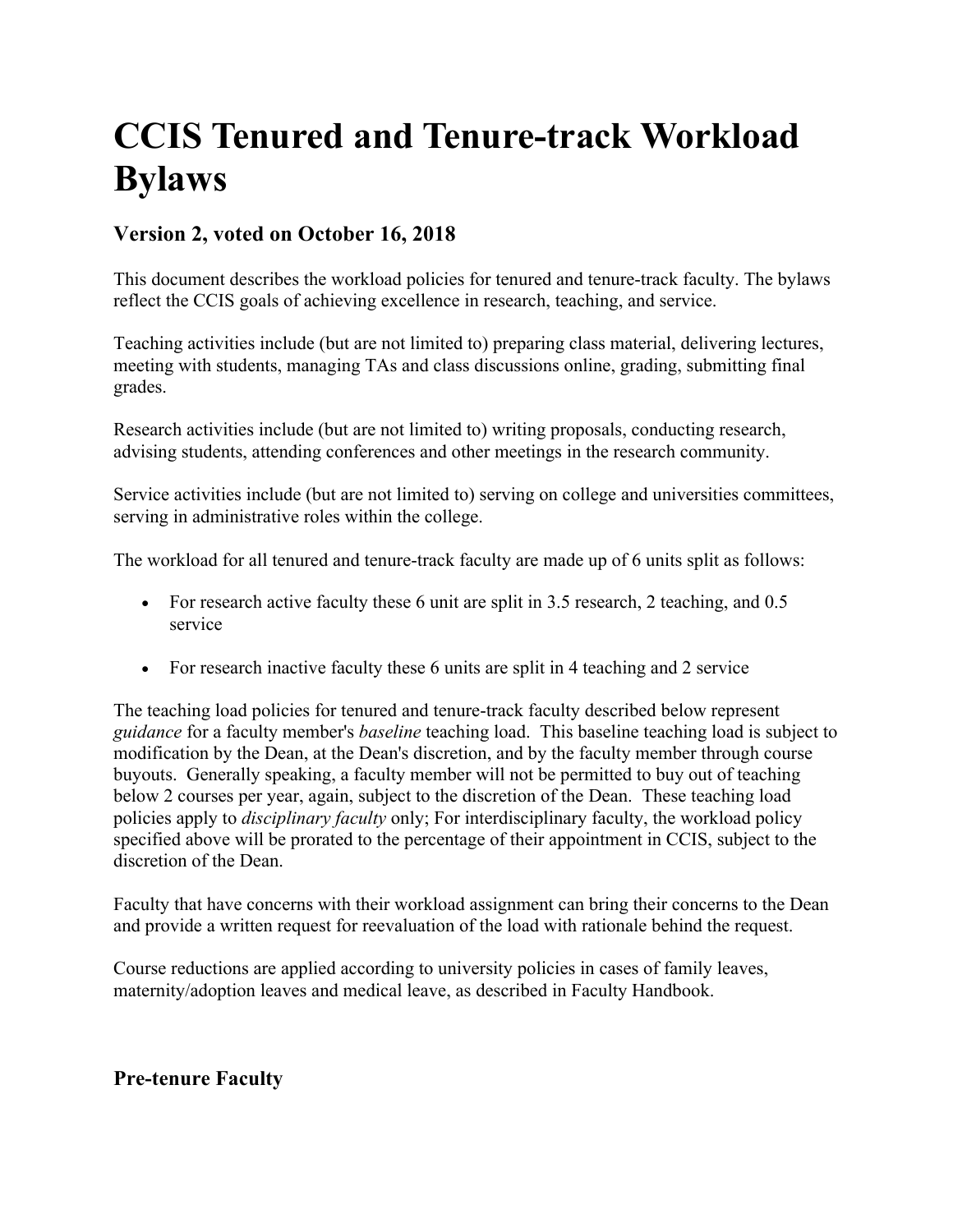The baseline teaching load for a pre-tenure faculty member will be 2 courses per year throughout the pre-tenure probationary period, subject to any modifications explicitly mentioned in the faculty member's hiring offer and the discretion of the Dean.

## **Tenured Faculty**

The baseline teaching load of a tenured faculty member is based on the number of PhD students *advised* and *supported* per calendar year *on average*. The baseline teaching load is calculated at the end of each *calendar year* and takes effect for the following *academic year.* The baseline teaching load is calculated as follows.

The number of PhD students advised and supported in a given calendar year is first calculated. In the normal case, a year of "advise and support" for a PhD student would correspond to (1) a CCIS PhD student, (2) that is financially supported by the faculty member, (3) that is advised by the faculty member, (4) for at least two semesters (Spring, Summer, and/or Fall). This calculation is prorated for (1) co-advising  $\prime$  co-support, (2) advise but not support  $\prime$ support but not advise, (3) partial year advising / partial year support, and so on.

For each of the past three calendar years, the number of PhD students advised and supported during that calendar year is calculated. The *average* number of PhD students advised and supported over  $(1)$  the past year,  $(2)$  the past two years, and  $(3)$  the past three years is then calculated. The *maximum* of these three values is then used to determine one's baseline teaching load for the upcoming academic year. Note that the net effect of this policy is for one's teaching load to drop quickly in the event of new funding and/or new students (the maximum value will likely correspond to (1) above), while one's teaching load will rise slowly in the event of a loss of funding and/or a loss of students (the maximum value will likely correspond to (3) above). Faculty actively working with students to obtain outside research fellowships (such as those from the NSF, Microsoft Research, Google, IBM, etc.) will receive support credit for such funding obtained by their students.

Let *S* be the number of PhD students advised and supported per calendar year on average, as described above. One's teaching load for the upcoming academic year is then computed as follows:

- if  $S < 1$ , then the teaching load is 4 courses
- if  $1 \le S < 2$ , then the teaching load is 3 courses
- if  $2 \le S \le 3$ , then the teaching load is 2.5 courses
- if  $S \geq 3$ , then the teaching load is 2 courses.

A 2.5 course teaching load is accomplished by teaching 3 courses in one year and 2 courses in the following year, subject to restrictions described in the FAQ below.

## **Teaching Load FAQ**

Q1: What about post-docs?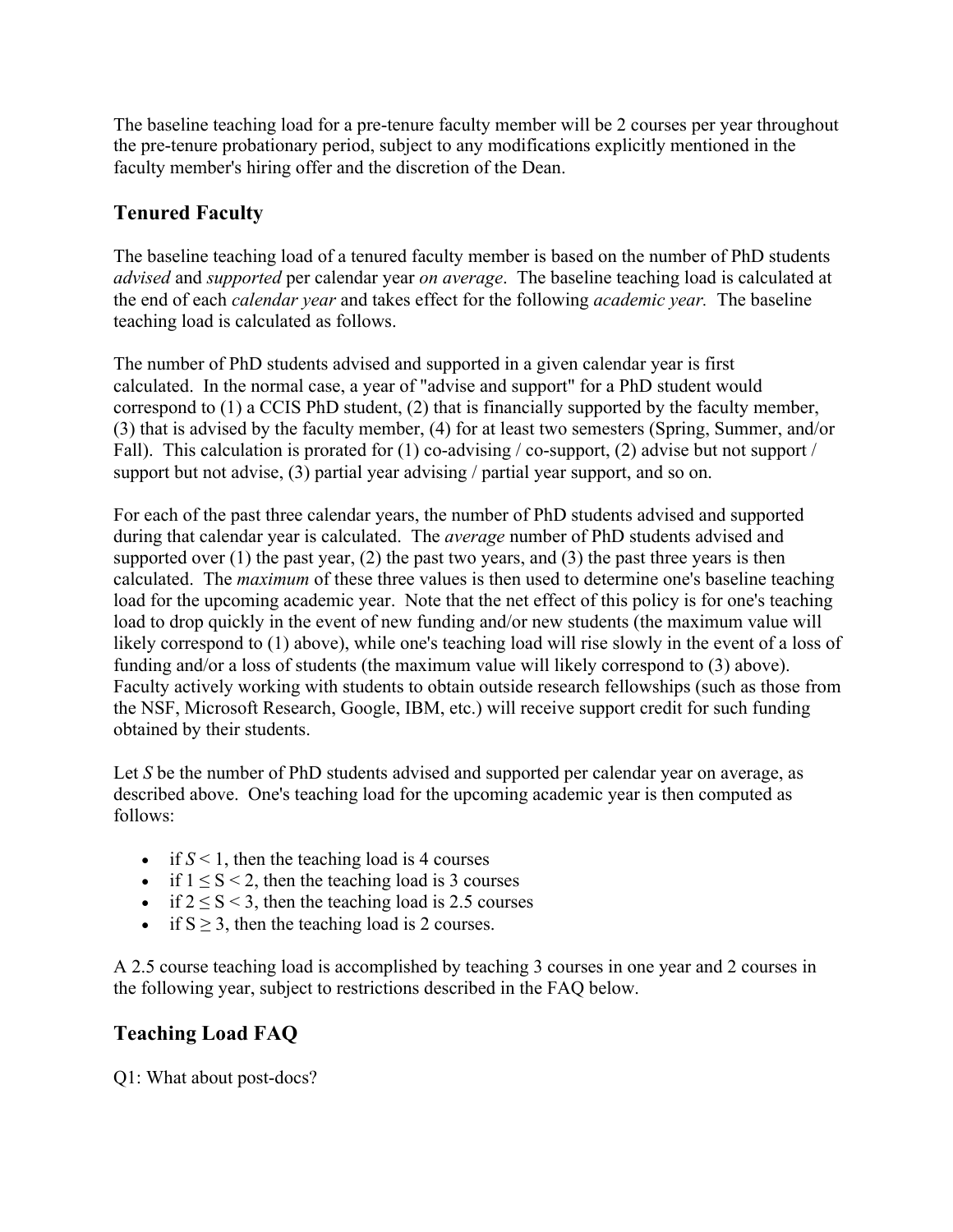A1: Post-docs are great, and they contribute to the research mission of the College. However, they do not require the level of effort that training a PhD student requires, and one of the key missions of the College (and University) is to produce more PhDs. Similar reasoning applies to research scientists, masters students, undergrads, programmers, designers, etc.

Q2: How does a 2.5 course load work?

A2: The teaching load calculation takes place each year. In the first year that one is eligible for a 2.5 course load, one would teach 3 courses. If one is again eligible for a 2.5 course load in the subsequent year, then one would teach 2 courses. The cycle then repeats. In other words, you must be eligible for a 2.5 course load in two consecutive years, and in those two years, your course load would be 3-2.

Q3: If I have a research group consisting of 3 PhD students, am I eligible for a 2 course load?

A3: Not exactly. You must be advising and supporting 3 PhD students on average, but students are often supported by the College instead of the advisor. Consider the following typical case: a PhD student who takes 5 years to graduate, for whom you are the advisor all 5 years, and who is supported by the College in their first fellowship year and in one subsequent year as a TA. You advise such a student in all 5 years (100%), and you support such a student in 3 out of 5 years (60%) for an "advise and support" average of 80%. You would need a research group of (on average) 3.75 such students to be "advising and supporting" 3 students on average:  $3.75 \times 0.8 =$ 3. (Similar calculations apply for a 2.5 and 3 course load.)

Q4: So I would have to raise funds to support 4 PhD students in order to obtain a 2 course load?

A4: No. In the steady-state example above, you would need a research group of (on average) 3.75 PhD students, but the College would support these students  $40\%$  of the time (fellowship + TA). You would need funds sufficient to cover 60% of these students on average, i.e.,  $3.75 \times 0.6$  $= 2.25$  student lines of support. Upshot: To be "advising and supporting" 3 PhD students for a 2 course load, in typical steady-state, one would need a research group of 3.75 PhD students (on average) and grant support sufficient for 2.25 PhD students (on average) in the example given above. (Similar calculations apply for a 2.5 and 3 course load.)

### **Bylaws, Policies, and Information**

These tenured and tenure-track workload bylaws require a vote of the tenured and tenure-track faculty in CCIS (excluding the Dean) to adopt or modify.

These workload bylaws will be reviewed every three years, at minimum.

The document is available online in the CCIS Internal Wiki, College Bylaws Space.

### **History**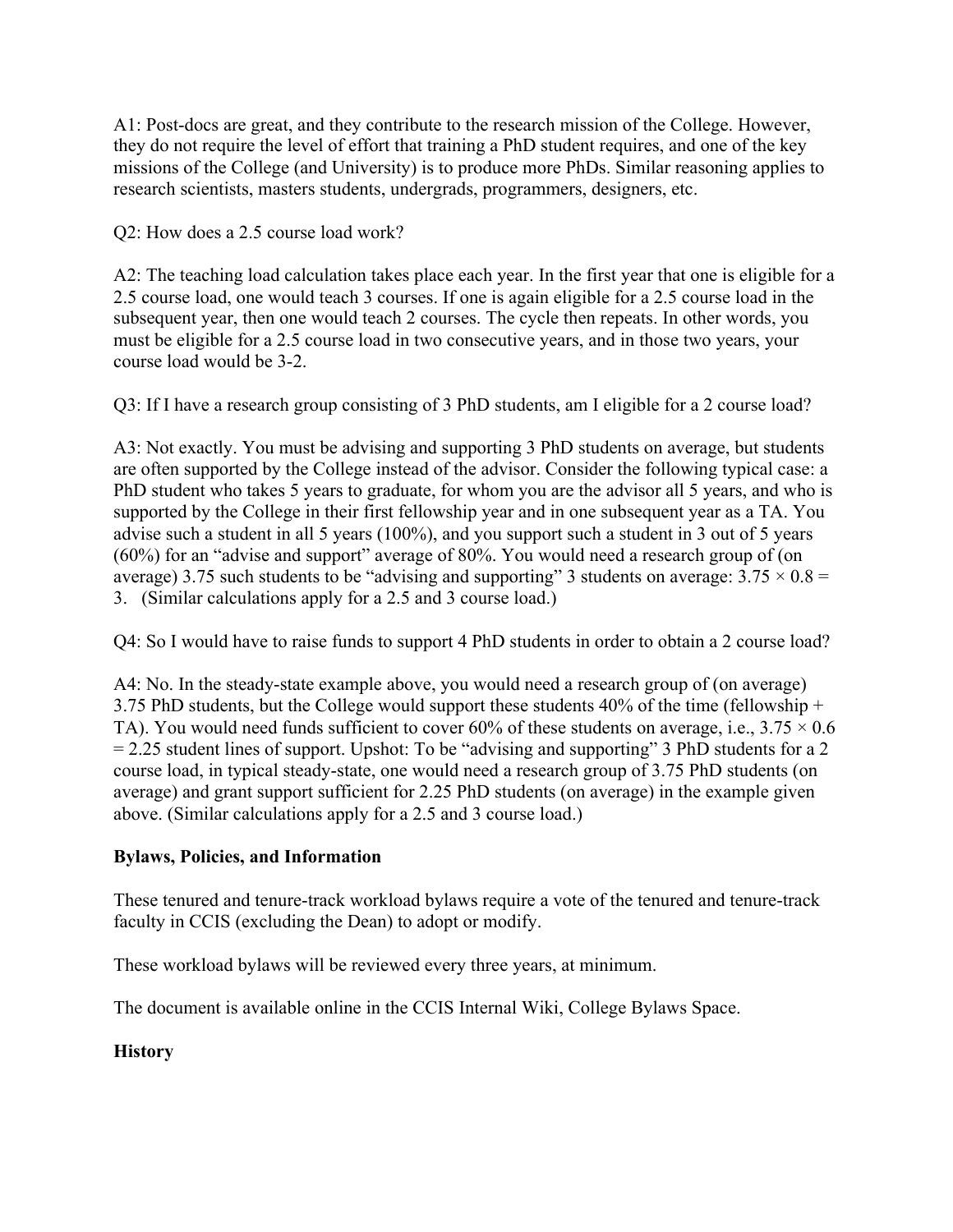Version 1 was approved by the CCIS tenured and tenure-track faculty by electronic voting on February 27, 2018, approved by the Dean of CCIS on March 1, 2018 and was sent to the Provost's Office on March 1, 2018.

Version 1 was revised on July 14, 2018 to include comments from the Provost's Office to be compliant with a given checklist. Revised document became Version 2.

Version 2 was approved by the CCIS non tenure-track faculty by electronic voting on October 16, 2018, approved by the Dean of CCIS on November 1, 2018, and sent to the Provost's Office on November 1, 2018.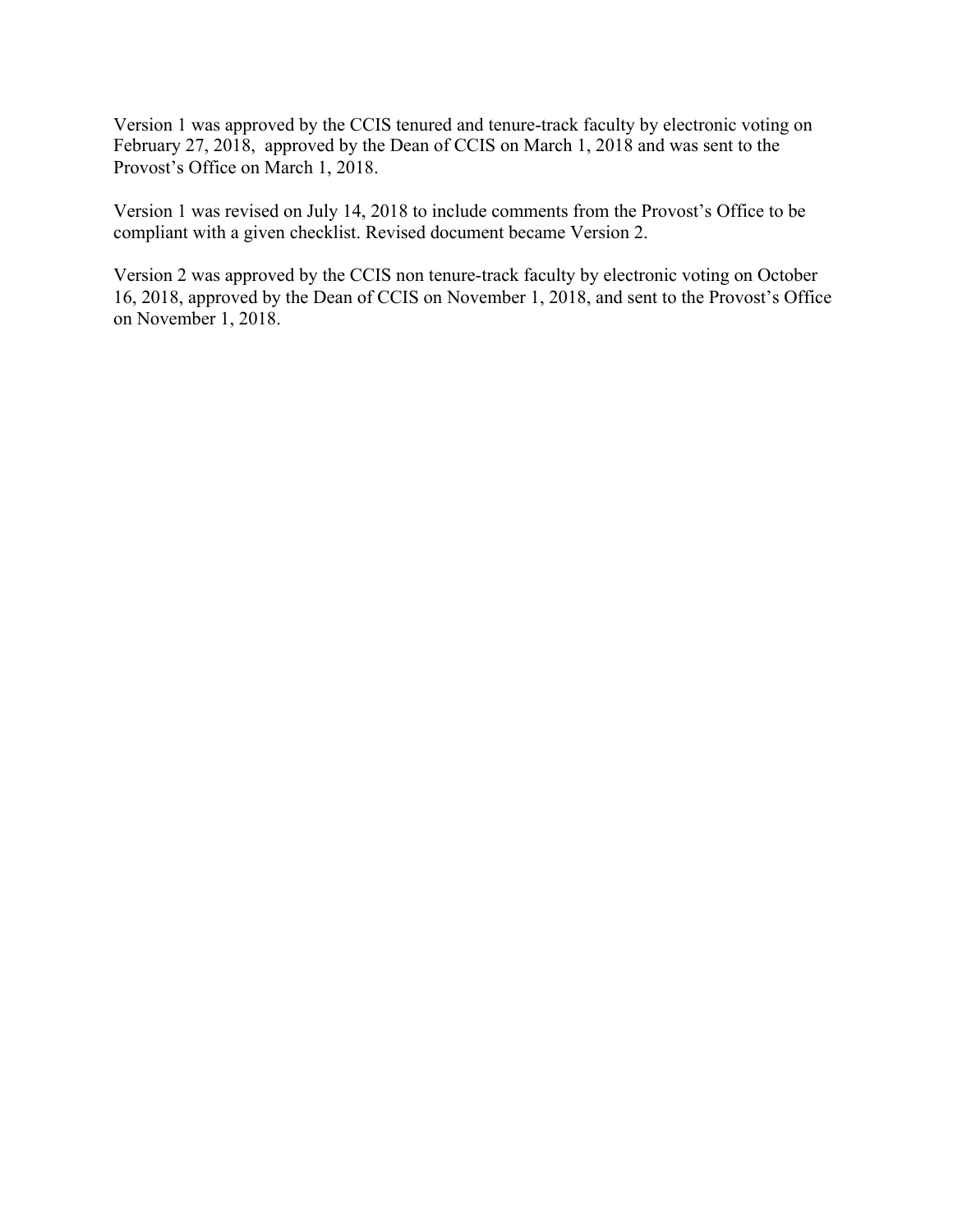## **CCIS Full-time Non-tenure-track Workload Policies**

### **Version 2, voted on Oct. 26, 2018**

This document describes the workload policies for full-time non-tenure-track faculty. The bylaws reflect the CCIS goals of achieving excellence in research, teaching, and service.

The academic ranks and title for non-tenure track faculty is included for reference is appendix and available at https://wiki.ccs.neu.edu/display/BYLAWS/Full-time+Non-tenuretrack+Faculty+Bylaws.

The workload policy for full-time non-tenure track teaching faculty consists of teaching, with possible reduction if faculty take significant service and/or research responsibilities.

Teaching activities include (but are not limited to) preparing class material, delivering lectures, meeting with students, managing TAs and class discussions online, grading, submitting final grades.

Research activities include (but are not limited to) writing proposals, conducting research, advising students, attending conferences and other meetings in the research community.

Service activities include (but are not limited to) serving on college and universities committees, serving in administrative roles within the college.

The nominal course load for teaching faculty is six courses per year, and the primary evaluation of teaching faculty is based on their teaching and service to the College.

Subject to negotiation with the Dean and acceptance of a research proposal with stated research goals by a review committee, teaching faculty may obtain a reduced course load in order to conduct research, in which case their evaluation will also depend on their research, grant funding, and publication of research results.

Subject to negotiation with the Dean, teaching faculty may also obtain a reduced course load in order to provide other significant service to the College (*e.g.*, new course development, course preparation, administrative duties, or course coordination), in which case their evaluation will also depend on this service.

Teaching faculty with an administrative appointment, *e.g.*, Director of a program, may also obtain a reduction of up to two courses per year, depending on the amount of work required for the appointment.

Teaching faculty with active research funding may choose to "buy-out" of courses at a rate of one-sixth of their base salary per course, though teaching faculty may not buy down to a course load lower than 3 courses per year.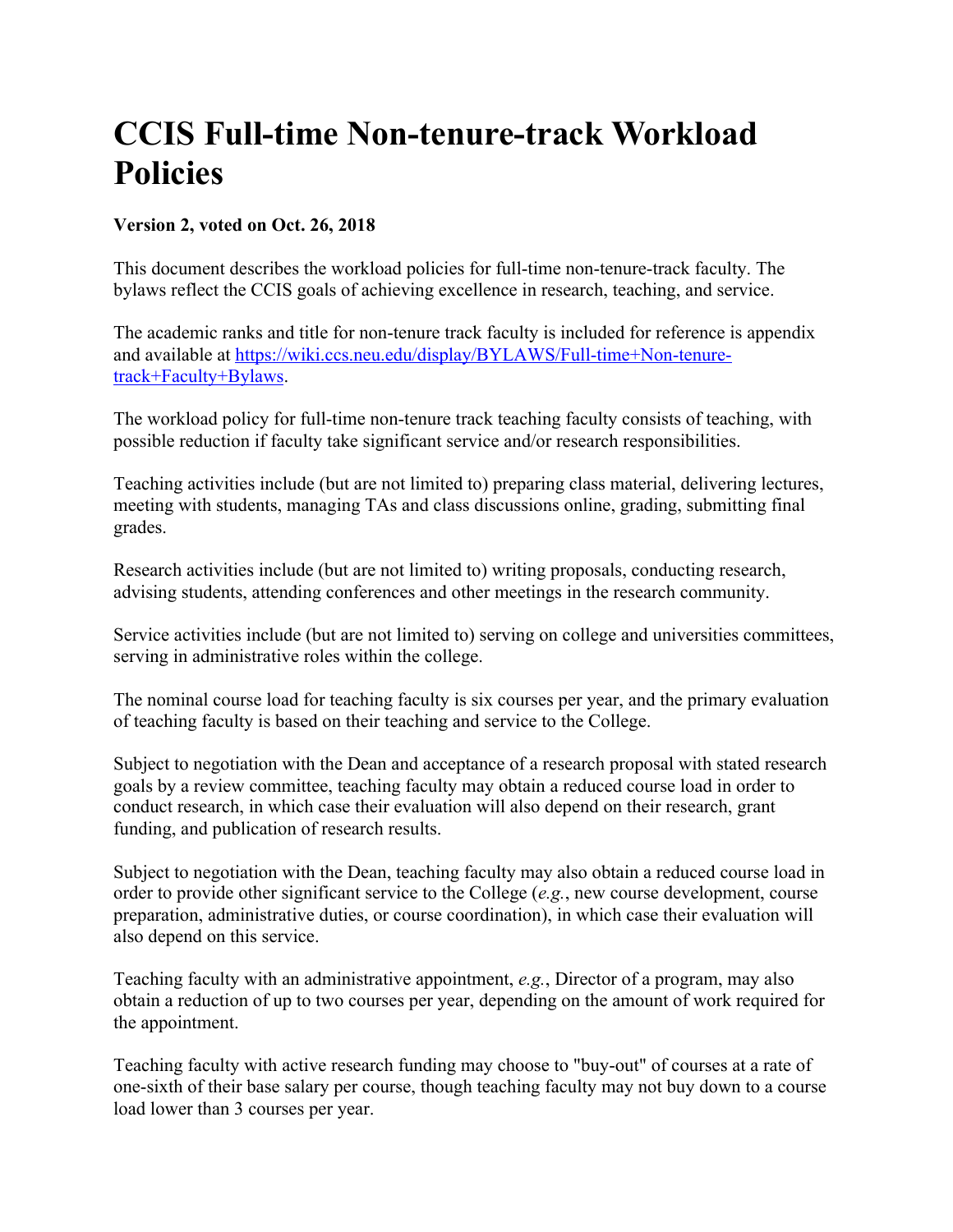Faculty that have concerns with their workload assignment can bring their concerns to the Dean and provide a written request for reevaluation of the load with rationale behind the request.

Course reductions are applied according to university policies in cases of family leaves, maternity/adoption leaves and medical leave as described in Faculty Handbook.

#### **Bylaws, Policies, and Information**

The items described in this section are *policies* subject to change by the Dean in consultation with the academic Associate Deans and the Executive Director – Teaching Faculty.

The workload policies will be reviewed at a minimum every three years.

The document is available online in the CCIS Internal Wiki, College Bylaws Space.

### **History**

Version 1 was approved by the CCIS non tenure-track faculty by electronic voting on February 27, 2018, approved by the Dean of CCIS on March 1, 2018, and sent to the Provost's Office on March 1, 2018.

Version 1 was revised on July 14, 2018 to include comments from the Provost's Office to be compliant with a given checklist. Revised document became Version 2.

Version 2 was approved by the CCIS non tenure-track faculty by electronic voting on October 26, 2018, approved by the Dean of CCIS on November 1, 2018, and sent to the Provost's Office on November 1, 2018.

### **APPENDIX: Academic Rank and Titles**

Original document available at

https://wiki.ccs.neu.edu/display/BYLAWS/Full-time+Non-tenure-track+Faculty+Bylaws

In rank order, the titles for full-time non-tenure track teaching faculty are:

- 1. Clinical Instructor
- 2. Lecturer
- 3. Assistant Teaching Professor
- 4. Associate Teaching Professor
- 5. (Full) Teaching Professor

In rank order, the following alternate titles for teaching faculty who have significant industry experience and maintain active industry relationships are: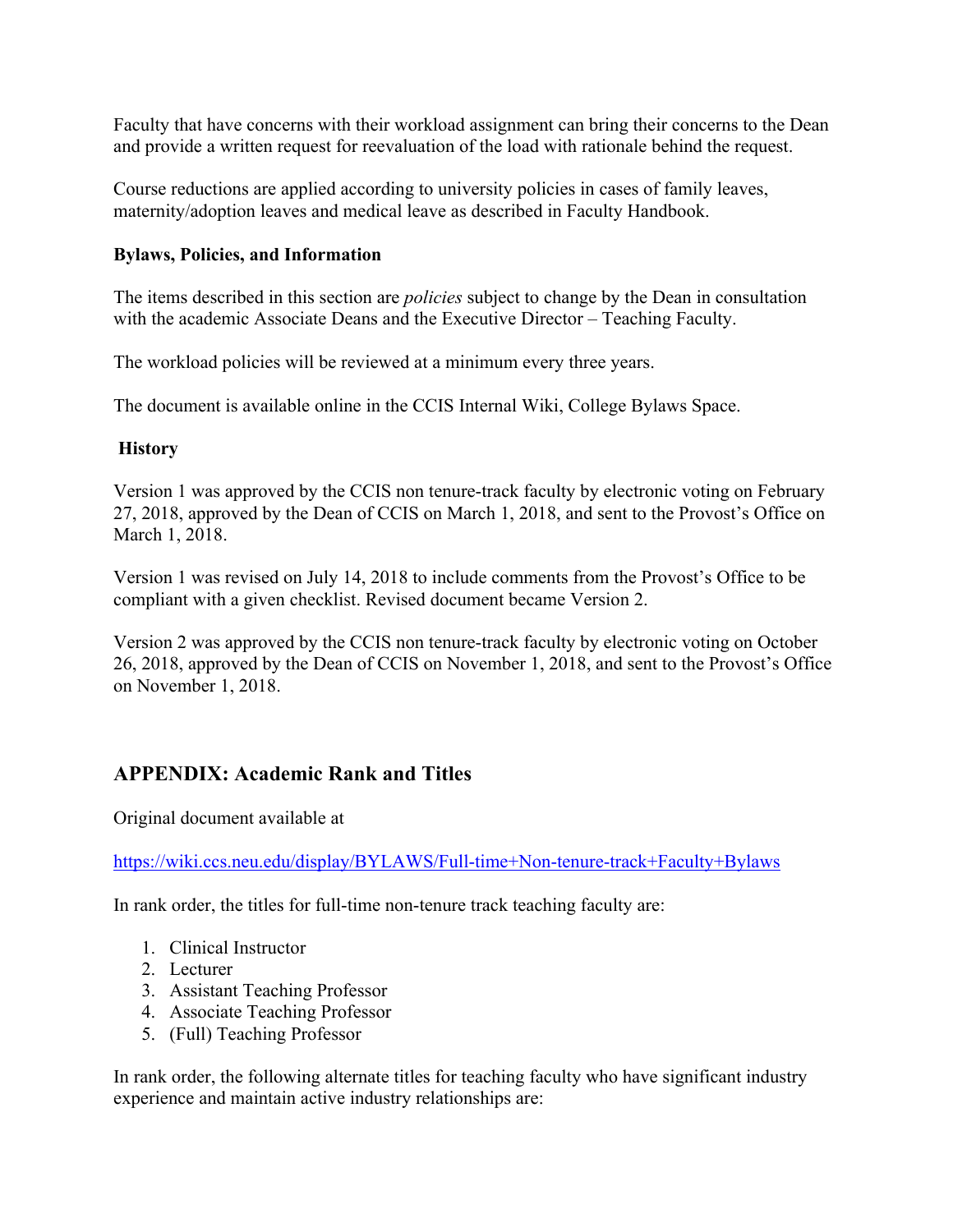- 1. Assistant Clinical Professor
- 2. Associate Clinical Professor
- 3. (Full) Clinical Professor

In rank order, the following alternate titles for a non-tenure track faculty who have significant prior research experience either in academia or in industry are:

1. Professor of the Practice

In rank order, the following alternate titles for a non-tenure track faculty who are primarily funded through research are:

- 1. Research Scientist
- 2. Research Professor